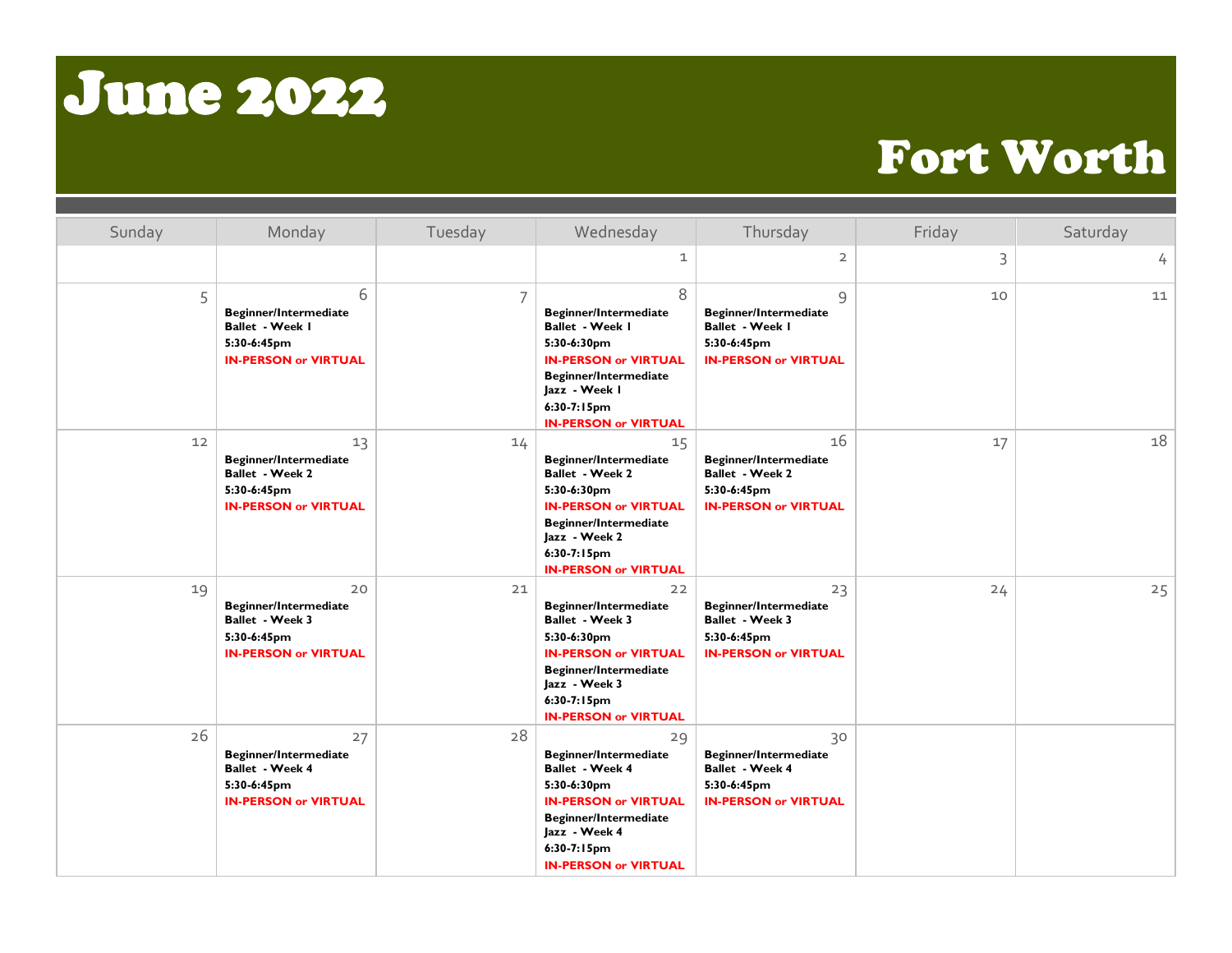

## Fort Worth

| Sunday | Monday                                                                                              | Tuesday | Wednesday                                                                                                                                                                                          | Thursday                                                                                                  | Friday      | Saturday            |
|--------|-----------------------------------------------------------------------------------------------------|---------|----------------------------------------------------------------------------------------------------------------------------------------------------------------------------------------------------|-----------------------------------------------------------------------------------------------------------|-------------|---------------------|
|        |                                                                                                     |         |                                                                                                                                                                                                    |                                                                                                           | $\mathbf 1$ | $\overline{2}$      |
| 3      | 4                                                                                                   | 5       | 6<br>Beginner/Intermediate<br><b>Ballet - Week 5</b><br>5:30-6:30pm<br><b>IN-PERSON or VIRTUAL</b><br><b>Beginner/Intermediate</b><br>Jazz - Week 5<br>6:30-7:15pm<br><b>IN-PERSON or VIRTUAL</b>  | 7<br><b>Beginner/Intermediate</b><br><b>Ballet - Week 5</b><br>5:30-6:45pm<br><b>IN-PERSON or VIRTUAL</b> | 8           | $\mathsf{S}\xspace$ |
| 10     | 11<br><b>Beginner/Intermediate</b><br>Ballet - Week I<br>5:30-6:45pm<br><b>IN-PERSON or VIRTUAL</b> | 12      | 13<br>Beginner/Intermediate<br>Ballet - Week I<br>5:30-6:30pm<br><b>IN-PERSON or VIRTUAL</b><br>Beginner/Intermediate<br>Jazz - Week I<br>$6:30-7:15pm$<br><b>IN-PERSON or VIRTUAL</b>             | 14<br><b>Beginner/Intermediate</b><br>Ballet - Week I<br>5:30-6:45pm<br><b>IN-PERSON or VIRTUAL</b>       | 15          | 16                  |
| 17     | 18<br><b>Beginner/Intermediate</b><br>Ballet - Week 2<br>5:30-6:45pm<br><b>IN-PERSON or VIRTUAL</b> | 19      | 20<br>Beginner/Intermediate<br>Ballet - Week 2<br>5:30-6:30pm<br><b>IN-PERSON or VIRTUAL</b><br><b>Beginner/Intermediate</b><br>Jazz - Week 2<br>$6:30-7:15$ pm<br><b>IN-PERSON or VIRTUAL</b>     | 21<br><b>Beginner/Intermediate</b><br>Ballet - Week 2<br>5:30-6:45pm<br><b>IN-PERSON or VIRTUAL</b>       | 22          | 23                  |
| 24     | 25<br><b>Beginner/Intermediate</b><br>Ballet - Week 3<br>5:30-6:45pm<br><b>IN-PERSON or VIRTUAL</b> | 26      | 27<br><b>Beginner/Intermediate</b><br>Ballet - Week 3<br>5:30-6:30pm<br><b>IN-PERSON or VIRTUAL</b><br><b>Beginner/Intermediate</b><br>Jazz - Week 3<br>6:30-7:15pm<br><b>IN-PERSON or VIRTUAL</b> | 28<br><b>Beginner/Intermediate</b><br>Ballet - Week 3<br>5:30-6:45pm<br><b>IN-PERSON or VIRTUAL</b>       | 29          | 30                  |
| 31     |                                                                                                     |         |                                                                                                                                                                                                    |                                                                                                           |             |                     |